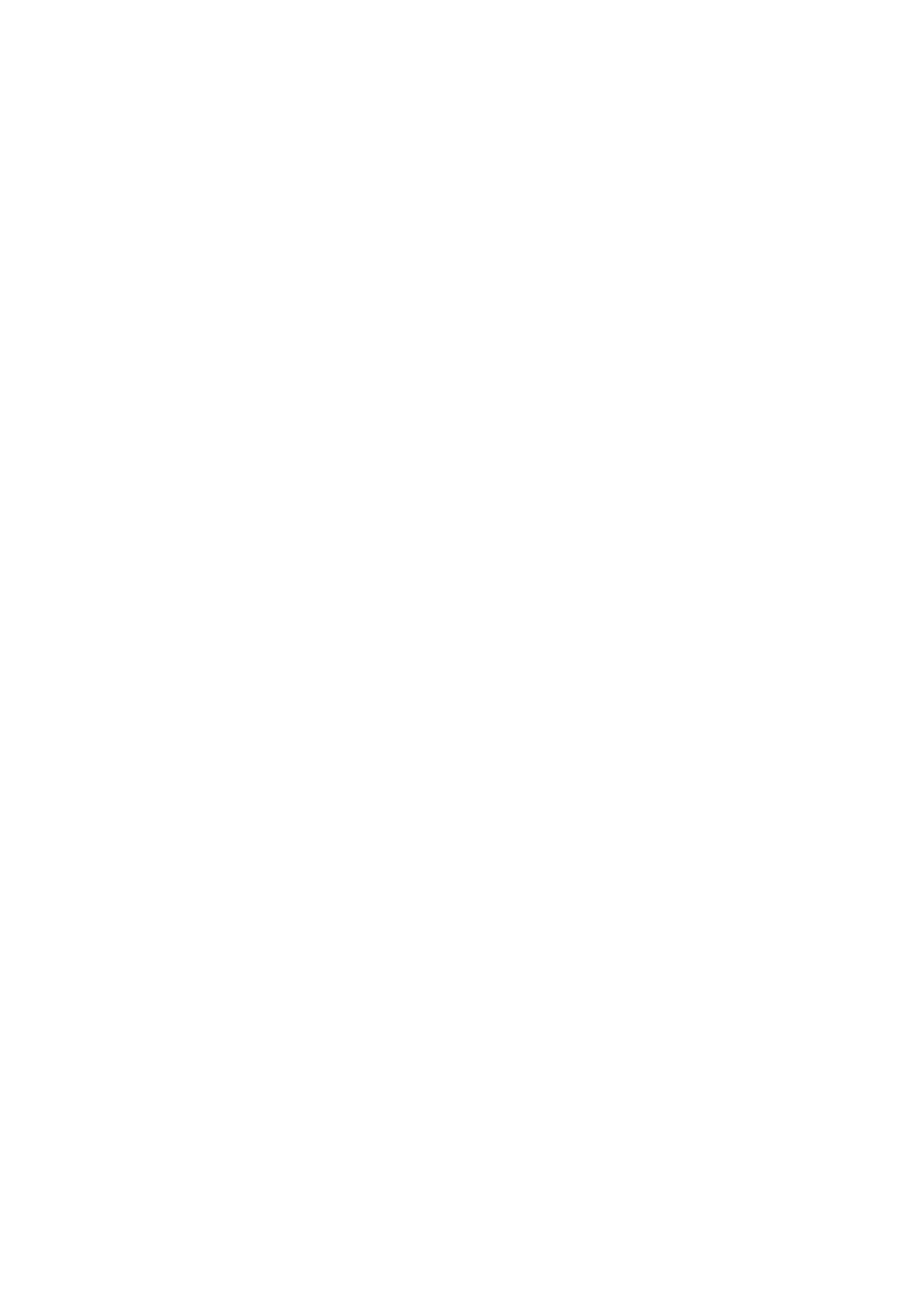

# **Our Staff Survey 2020 Action PlanSomerset Clinical Commissioning Group –Governing Body**

**Marianne King, Associate Director of Human Resources and Organisational DevelopmentTanya Whittle, Tracey Tilsley,** 

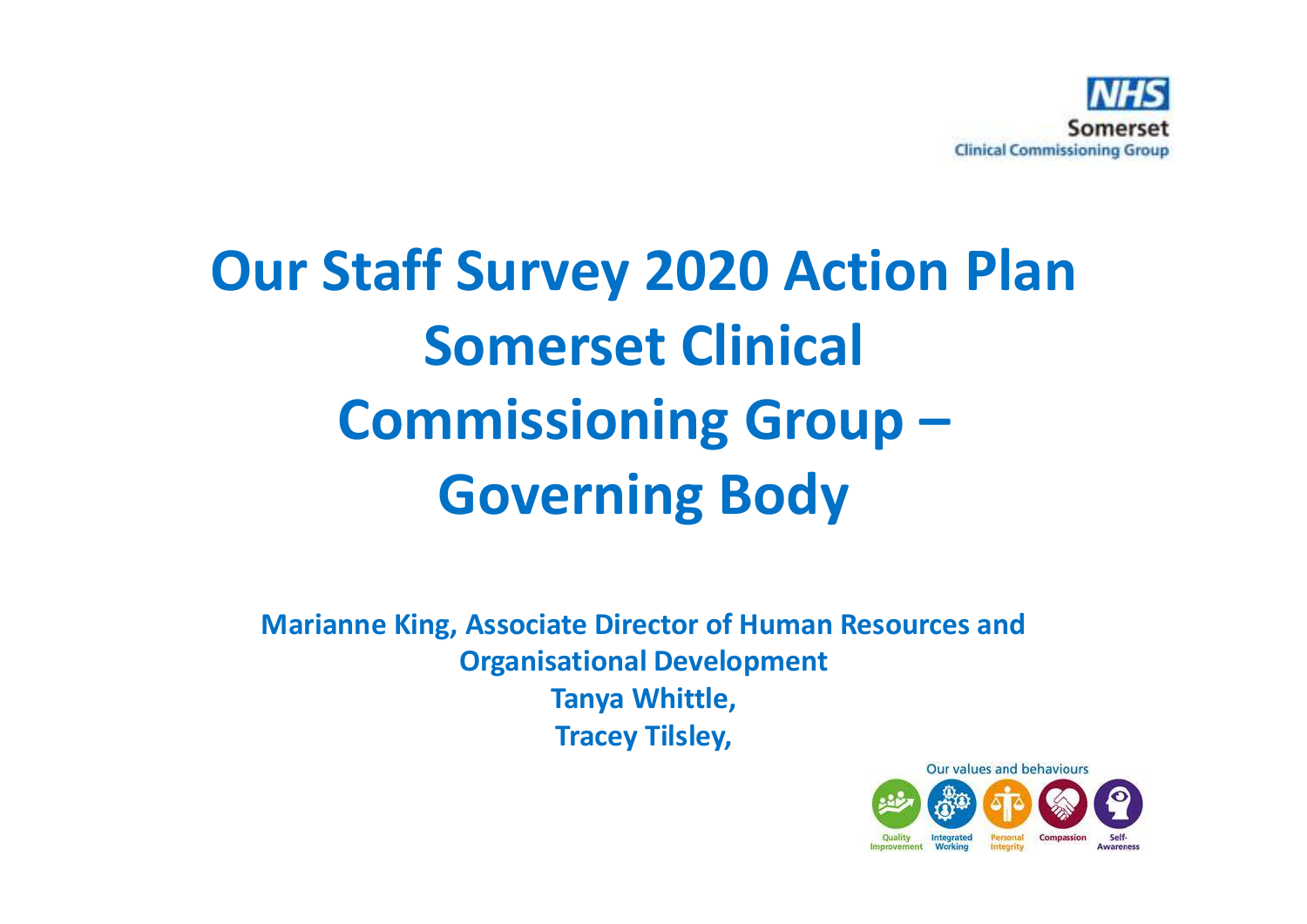

### **Background**

- Staff Survey issued July 2019
- 124 responses/245 staff  $= 51\%$
- Summary shared with Directors and **Workforce**
- Review against our High Performance Organisation (HPO) action plan

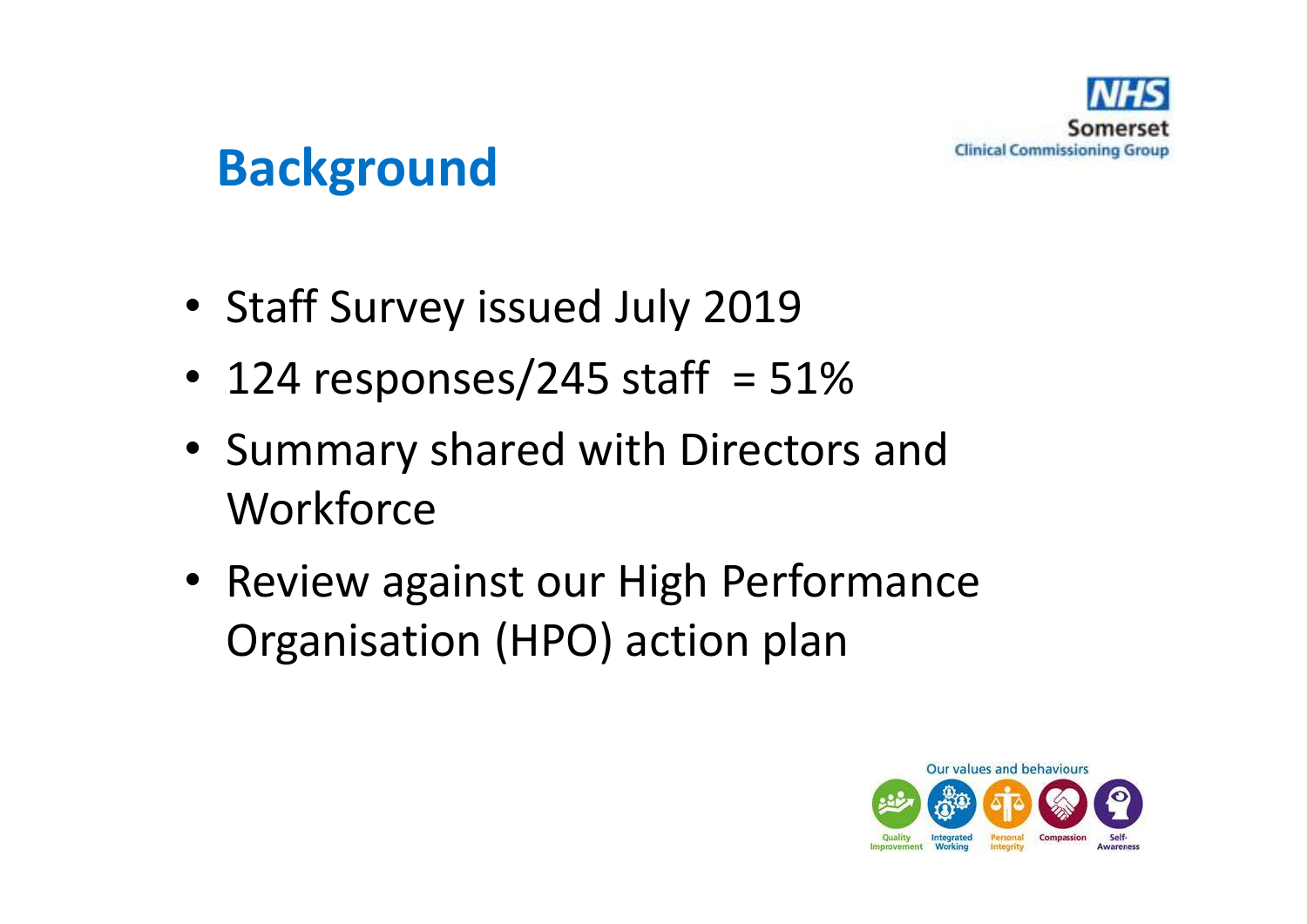

### **Our highest scoring areas**

- • Line management
	- Valuing work
	- $-$  Supportive in a crisis
	- $-$  Taking a positive interest in my health and wellbeing
- Accountability for work
- •Positive role model for others
- •Trusted to do my job

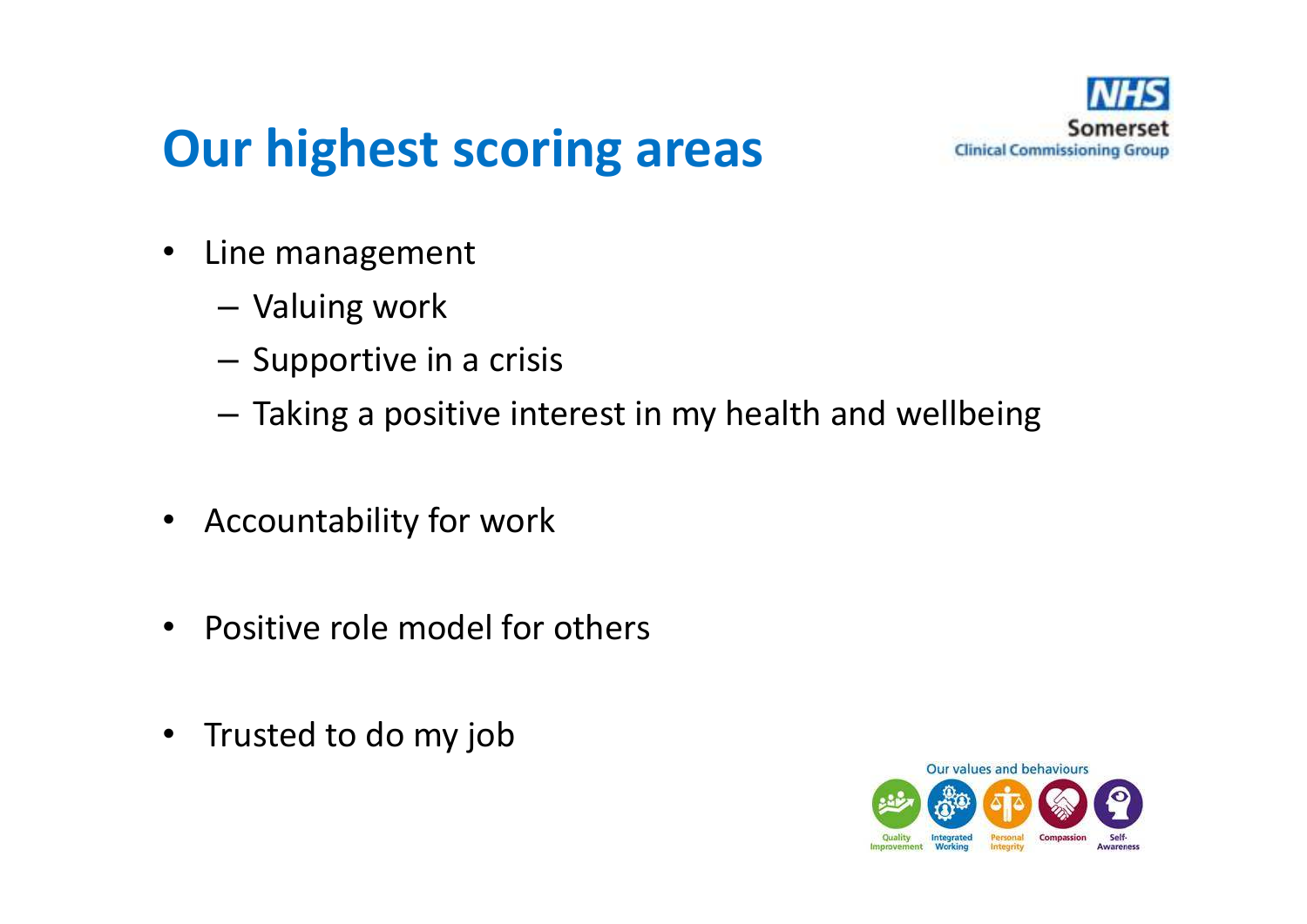

#### **Our lowest scoring areas**

 $\bullet$ Accommodation  $\bullet$ Public engagement

- •Decision-making
- Appraisals
- STP understanding
- •Role-specific training
- $\bullet$ Career development
- $\bullet$ Feeling overwhelmed at work

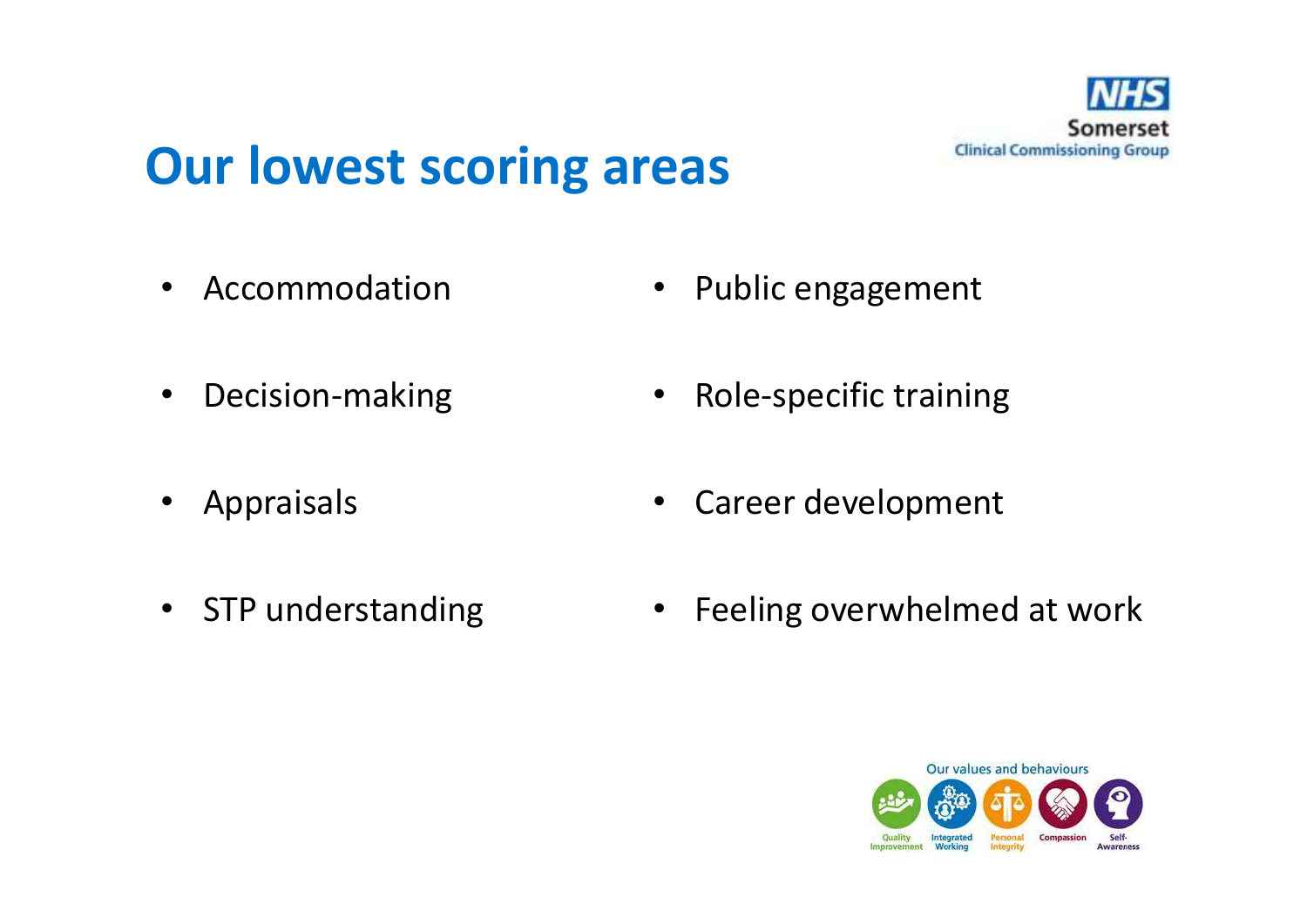#### **Reflections on the survey outcomes**



- • Disappointed with response rate – recognise timing, length of survey
- $\bullet$  Some responses not unexpected e.g. accommodation – survey live when number of staff displaced
- $\bullet$  Pleased with responses – started to indicate shift in culture e.g. accountability, trust and freedom to act
- $\bullet$ Gives clear areas to focus attention
- $\bullet$ Great re: line managers being supportive and approachable
- HPO covers some of the work but there are also other areas to •think about as a result of the surveyOur values and behaviours

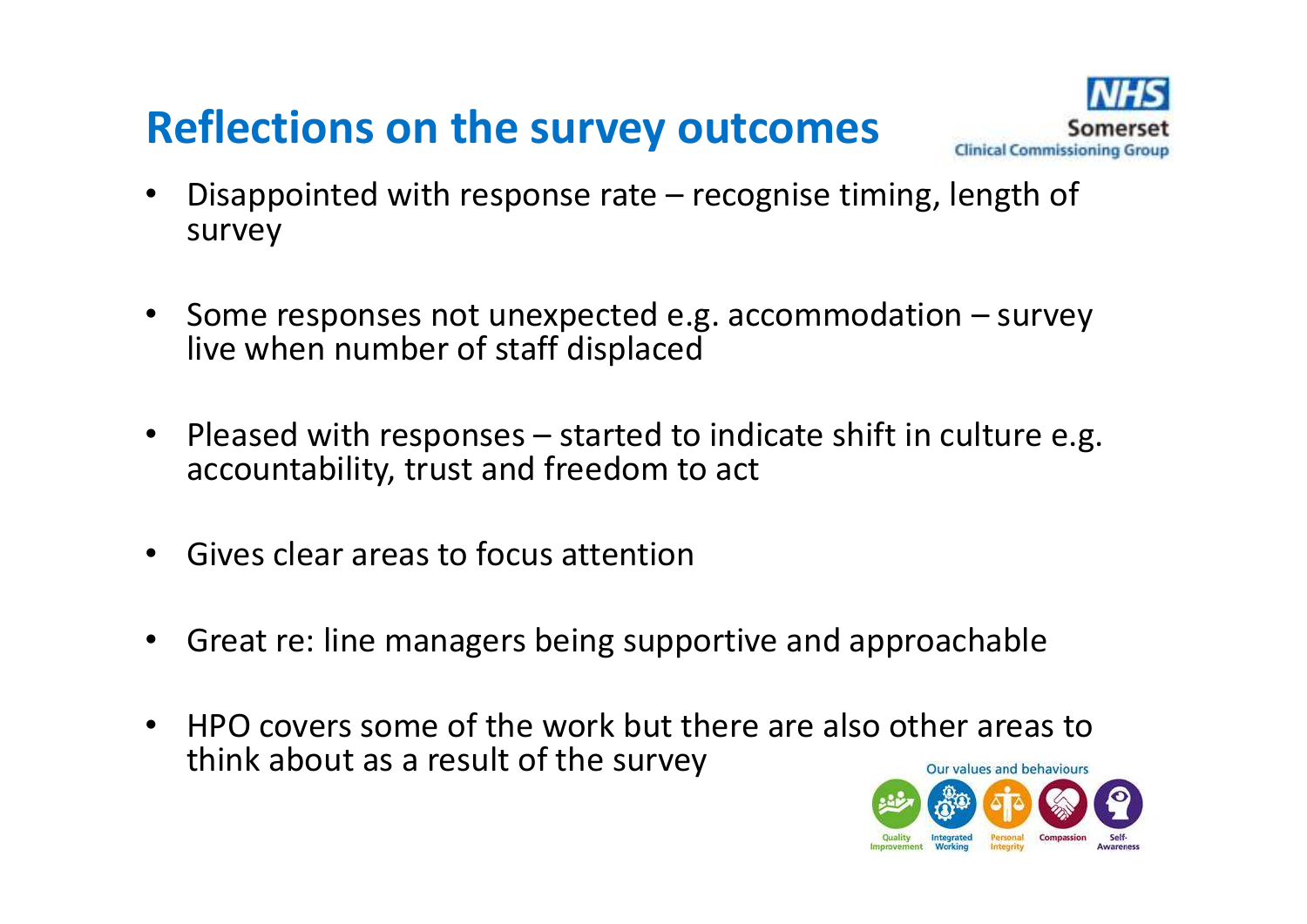## **Principles for Next Steps**



- $\bullet$ Appreciative Inquiry – build on the positives
- $\bullet$  Shared ownership of actions across the organisation linking with teams, staff forum, Directors and Governing Body
- $\bullet$ Building on what we have already
- •Openness, transparency and feedback
- •Developmental and ongoing actions

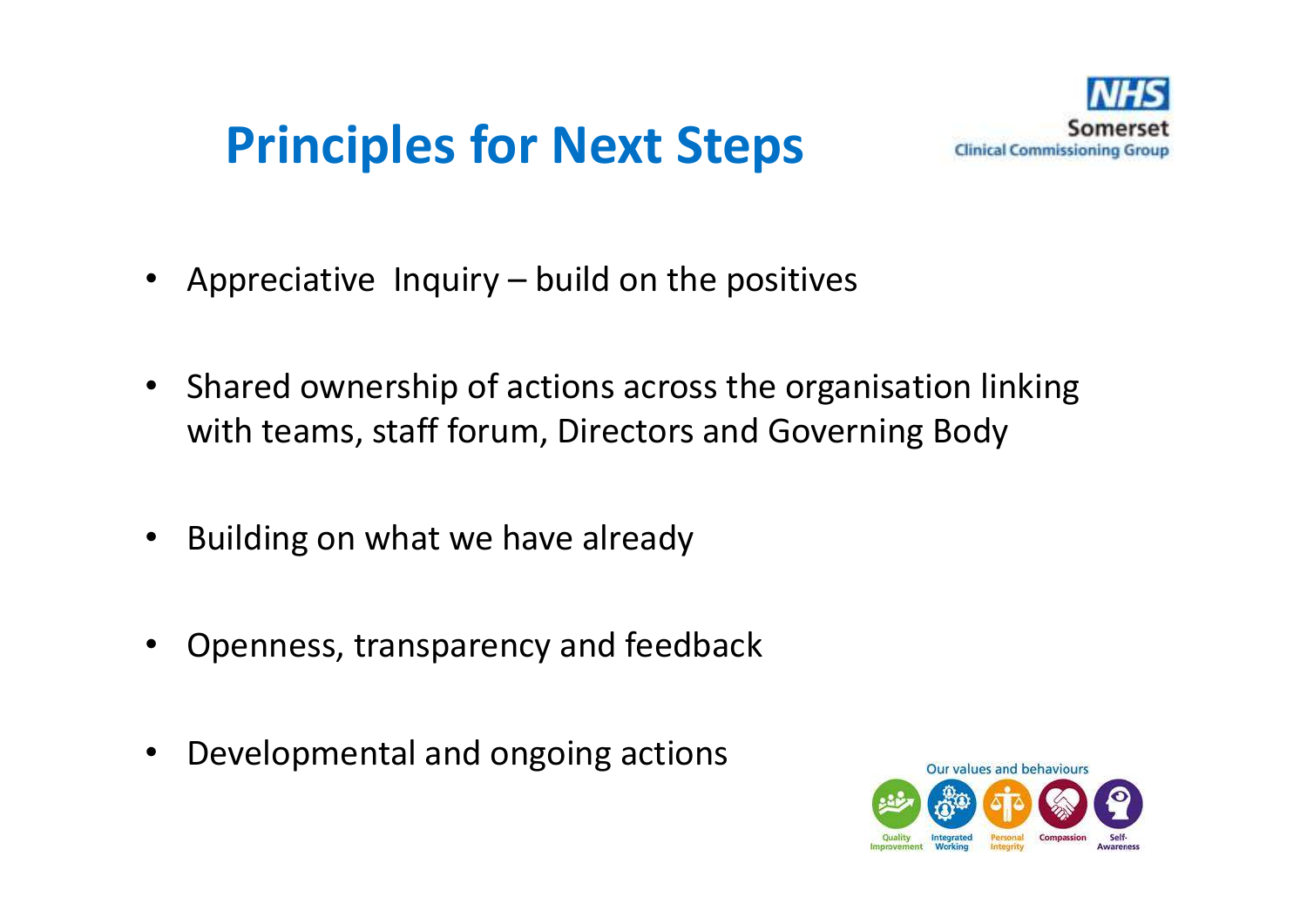#### **Actions already in place or planned Clinical Commissioning Group which will help to address survey outcomes**

- •Embedding values and behaviours
- •New appraisal system
- HPO OD development programme•
- •Communication and Engagement Strategy
- •Accommodation – review
- •Review of decision-making, process framework
- • Initiatives to address 'overwhelmed at work' – leave and go home checklist, mental health first aiders, work-life balance, work wellbeing

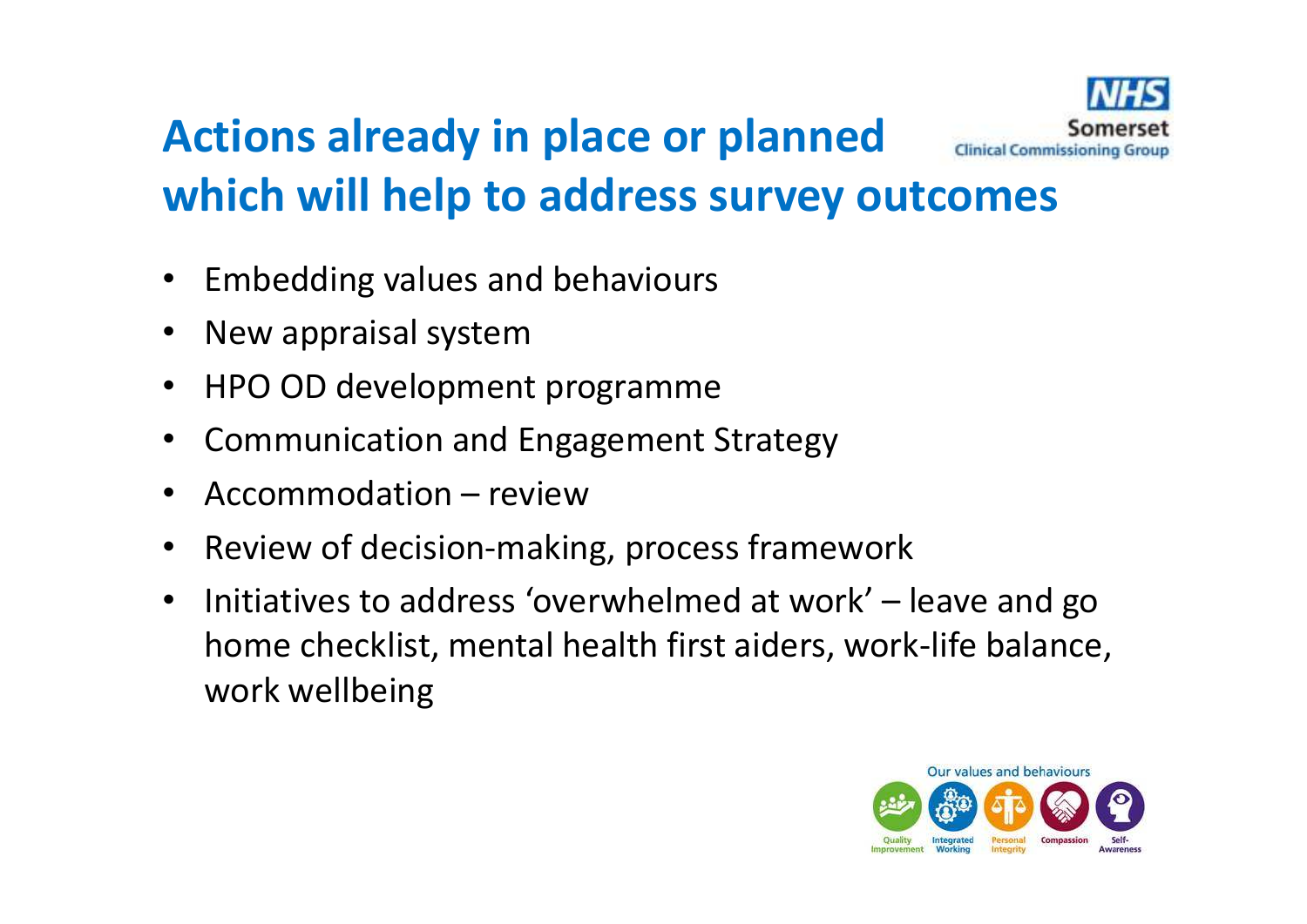#### **New areas to be added to HPO Work Plan**



| <b>Area</b>                                                                                                                                          | <b>Action</b>                                                                                                                                                                                                   | <b>Lead</b><br><b>Manager</b>                            | <b>Deadline</b>  |
|------------------------------------------------------------------------------------------------------------------------------------------------------|-----------------------------------------------------------------------------------------------------------------------------------------------------------------------------------------------------------------|----------------------------------------------------------|------------------|
| Development of line manager<br>specific training                                                                                                     | HR to develop HR policy<br>specific training for Line<br>Managers. Training plan to<br>be developed                                                                                                             | Sophie Wainwright /<br>Lydia Carmichael-<br><b>Brown</b> | <b>June 2020</b> |
| Development of a training and<br>development platform tailored for<br>individuals to cover leadership<br>development, mandatory and job-<br>specific | Training needs analysis<br>$\bullet$<br><b>Explore ESR for</b><br>$\bullet$<br>opportunities<br>Develop catalogue of<br>$\bullet$<br>training<br><b>Review Training</b><br><b>Allocation of Funds</b><br>Policy | Marianne King                                            | <b>June 2020</b> |
| Work with partners to consider<br>how to maximise training<br>opportunities across the system                                                        | Develop a system<br>catalogue of training<br>opportunities                                                                                                                                                      | <b>Marianne King</b>                                     | March<br>2020    |

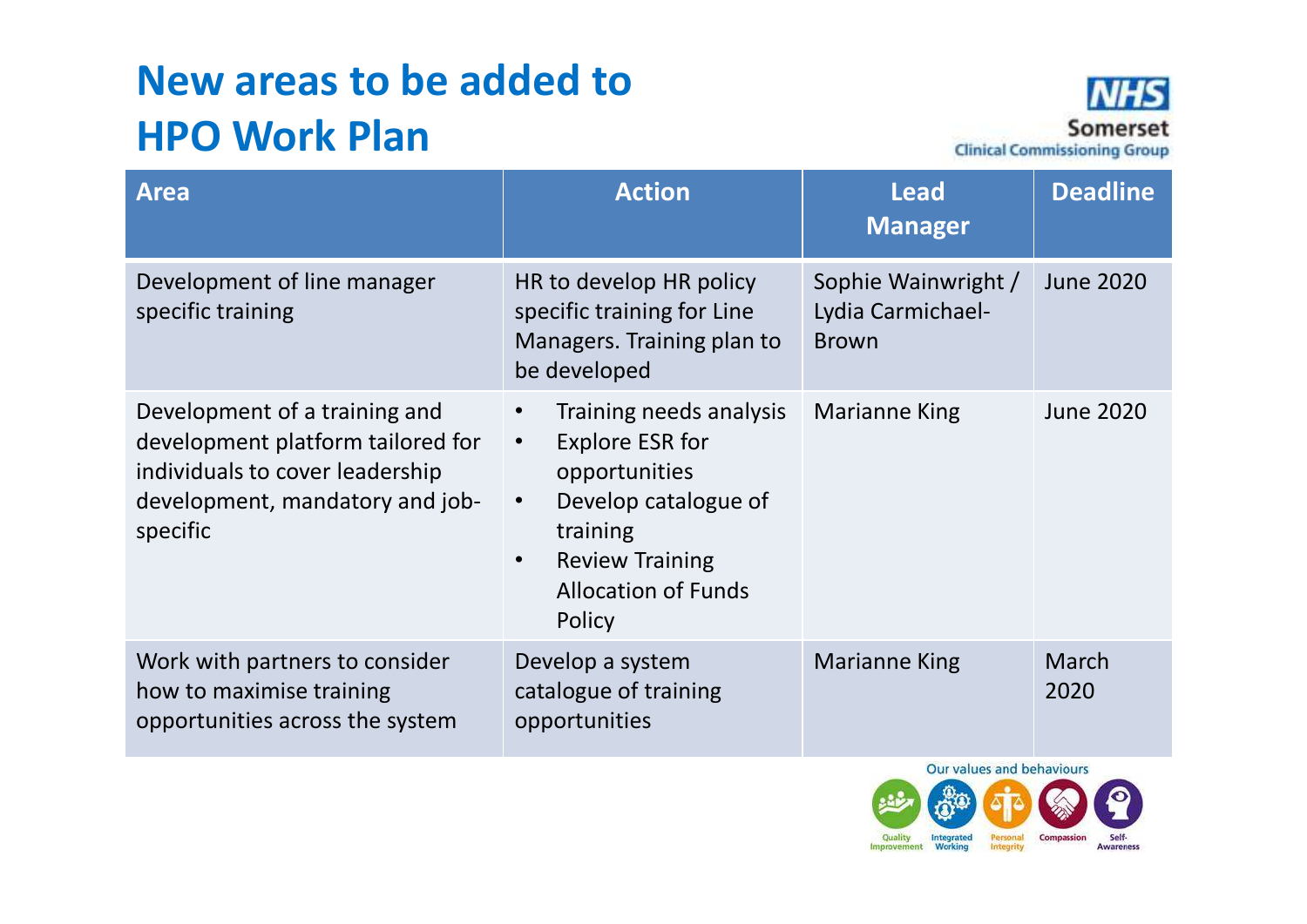



| <b>Area</b>                                                                                                                                                                             | <b>Action</b>                                                                                                                                                 | <b>Lead</b><br><b>Manager</b> | <b>Deadline</b>                                     |
|-----------------------------------------------------------------------------------------------------------------------------------------------------------------------------------------|---------------------------------------------------------------------------------------------------------------------------------------------------------------|-------------------------------|-----------------------------------------------------|
| Provide clarity on STP roles,<br>responsibilities and work plan and<br>ensure effective communication into<br>and out of STP meetings, engaging<br>with CCG staff groups as appropriate | Include regular updates<br>on STP developments at<br><b>Staff Briefings</b>                                                                                   | Tanya<br>Whittle              | Ongoing $-$<br>quarterly<br>updates at<br>briefings |
| Cultural development – develop an<br>ongoing approach to ensure effective<br>staff engagement and contribution<br>Developing a leadership culture of<br>trust and empowerment           | Continue with HPO<br>cultural development<br>work<br>Ensure built into<br>1.<br>Leadership<br>Development<br><b>Role Model values</b><br>2.<br>and behaviours | <b>HPO Team</b>               | Ongoing                                             |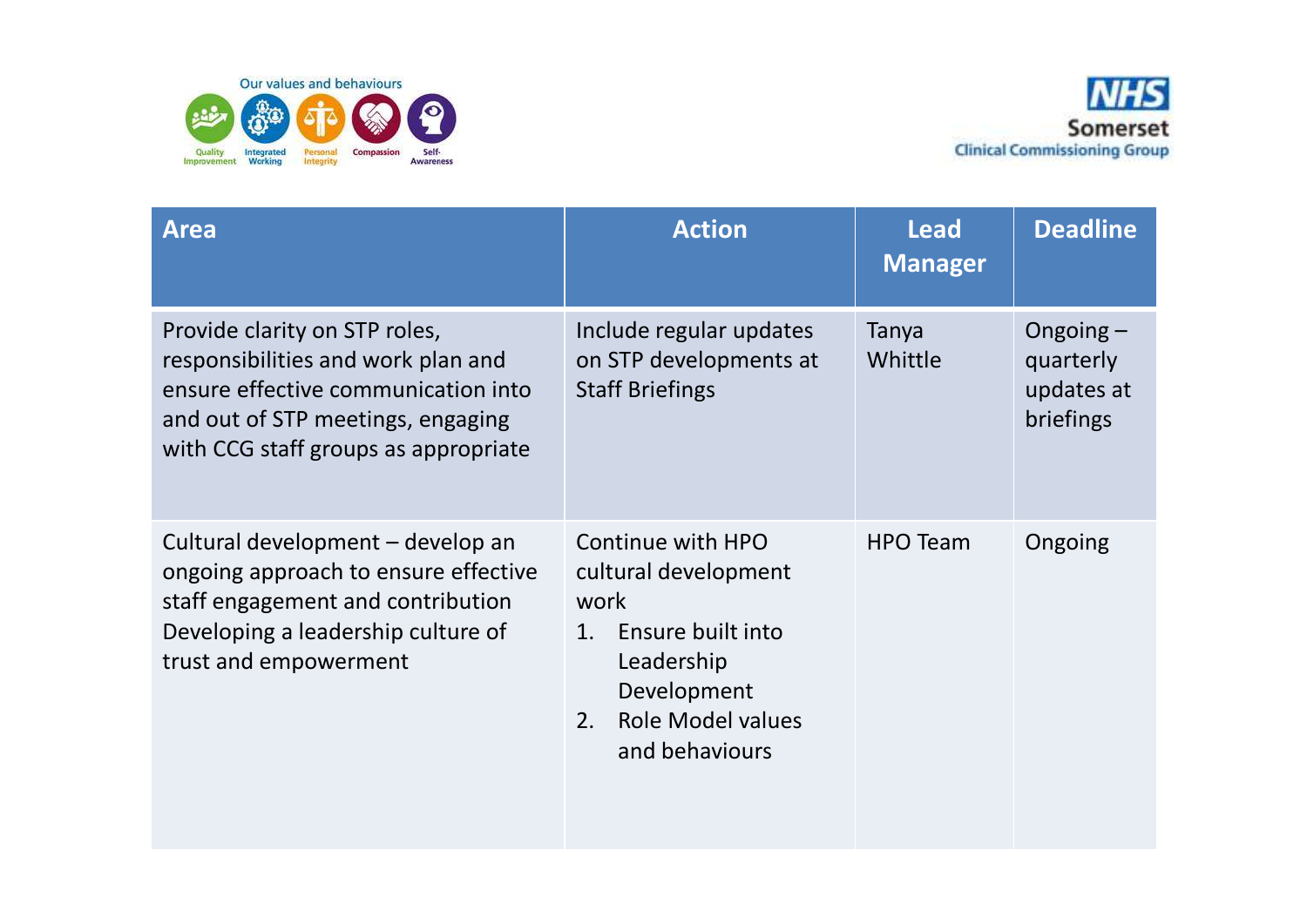



| <b>Area</b>                                                                                                                                                                  | <b>Action</b>                                                                                                                                                          | <b>Lead Manager</b>                  | <b>Deadline</b> |
|------------------------------------------------------------------------------------------------------------------------------------------------------------------------------|------------------------------------------------------------------------------------------------------------------------------------------------------------------------|--------------------------------------|-----------------|
| Review processes to sign<br>off train tickets, meeting<br>rooms, training to ensure<br>minimising bureaucracy,<br>whilst maintaining<br>efficiency and cost<br>effectiveness | Add to HPO work around<br>$\bullet$<br>delegation of budgets:<br>To include training for budget<br>$\bullet$<br>holders                                                | Sarah Knight/<br><b>Scott Sealey</b> | March<br>2020   |
| Arrange events to get to<br>know teams                                                                                                                                       | Staff Forum representatives to link<br>with respective Directorates E.g.<br>open days, notice boards, Q&A<br>development sessions. Encourage<br>staff to walk and talk | <b>Staff Forum</b>                   | Ongoing         |
| Feeling overwhelmed                                                                                                                                                          | Pulling together a package of<br>support for the workforce around<br>resilience, looking after oneself<br>and managing long and short term<br>sickness absence         | Sophie Wainwright                    | March<br>2020   |